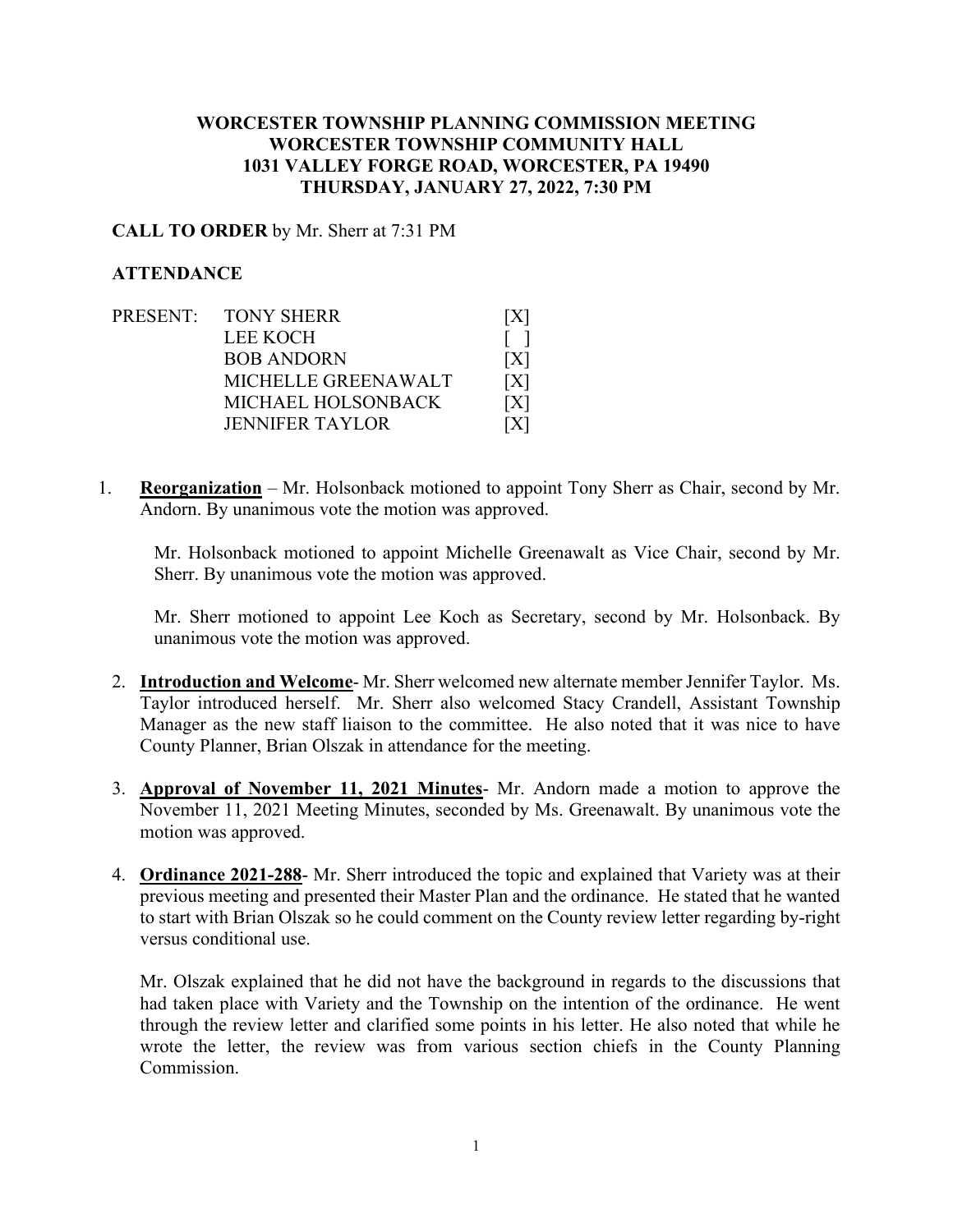Mr. Sherr commented on his concerns about the structure of the ordinance.

Mr. Andorn commented that the County review letter documented his concerns regarding the by-right versus conditional use.

Mr. Holsonback commented that ordinance should be cleaned up before proceeding with the ordinance.

Ms. Greenawalt commented that she looks to Brian for what is suggested to be cleaned up.

Peter Simone, the planner for Variety Club and Maribeth Roman Schmidt, Chair of the Variety Club Board were in attendance. Mr. Simone asked to clarify some of the concerns on the ordinance and the review letter.

Mr. Simone provide an in-depth overview of each of the points in the County review letter and explained the reasoning behind asking for the use to be by-right versus conditional use. Variety's Master Plan is estimated to cost \$35 million and Variety Club is trying to secure funding and donations. It is easier to do that with more certainty rather than uncertainty of conditional use. In addition, he explained the differences in uses under "Day Camp" and under the proposed ordinance. He also explained that "implicit" allowed uses are open to interpretation and this Special Needs Camp, School, Development Center" under this ordinance needs certainty for developmental purposes.

Township Engineer Joe Nolan was in attendance and clarified some of the questions and comments from the commission. Mr. Nolan explained that Variety Club and any other organization that may fall under this zoning would need to go through the land development process and they will have to comply with the Township ordinances including stormwater management and it would be reviewed by Township Consultants. Any land development would also go through the Planning Commission and finally to the Board of Supervisors for approval.

Mr. Simone noted that Variety Club understood this and stated that they were going to make sure they complied with all of the ordinances during the land development process.

Mr. Andorn asked if Variety Club had any past problems with receiving approval through conditional use. Mr. Simone had the Township look into the history and there were no records that Variety Club was not given any formal conditional use or land development process as they built the original facility just building permits. Variety Club came to the Township with master plan and the ordinance to help formalize the process with themselves internally and with the Township.

Ms. Schmidt explained that she has been working with Variety Club for about 7 years and in the past, there was no real planning and they are working to go forward with a new approach to update their facility with this Master Plan.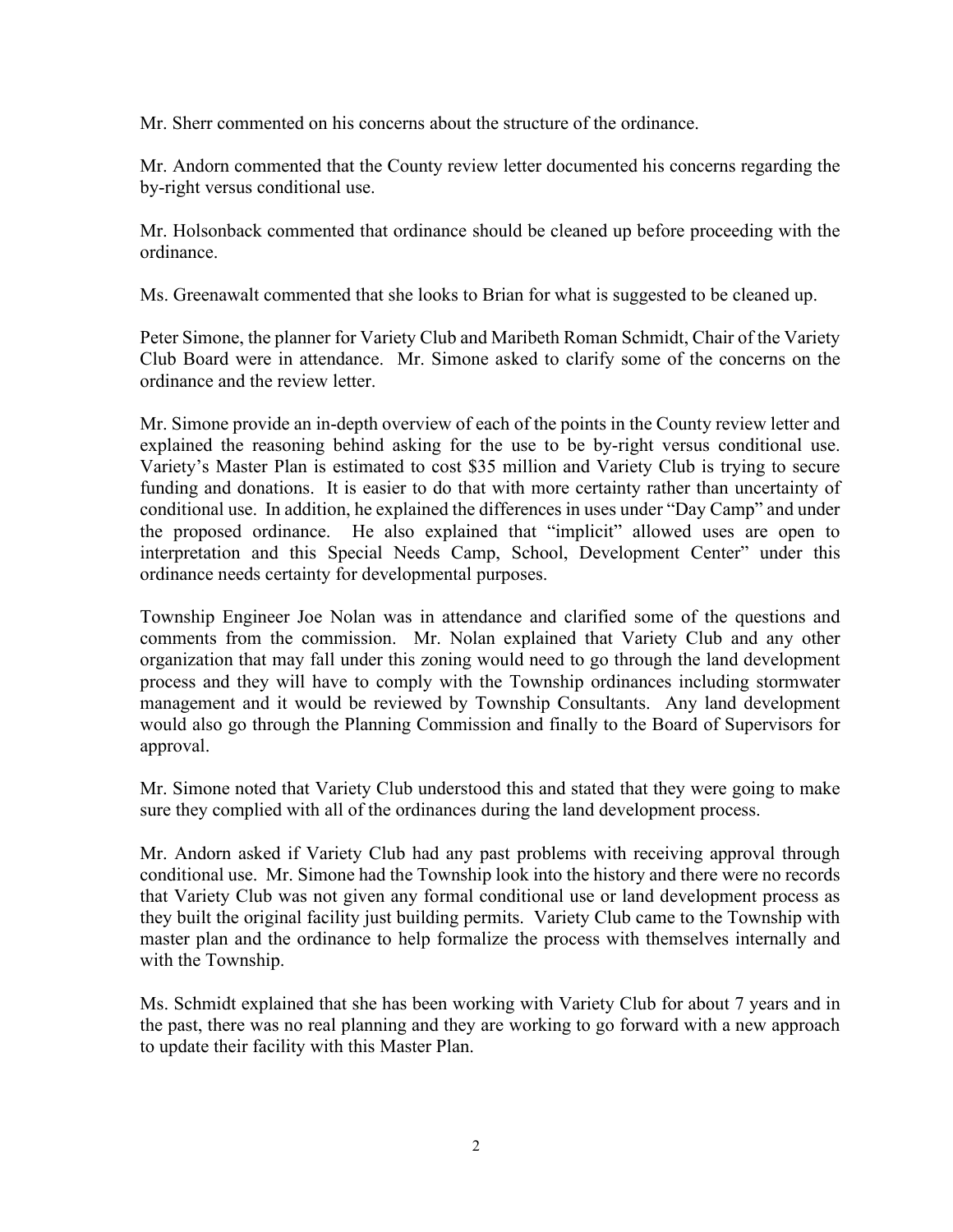Mr. Sherr asked Mr. Nolan about practical use of the ordinance. Mr. Nolan noted that this ordinance was revised from its original format after review by the Township Staff and Township Consultants including the Township Solicitor.

Mr. Sherr asked if there was any public comment in regards to this. Mr. Burt Hynes commented that he did not understand why this ordinance was crafted for one property. He asked about Master Plan and also was concerned about the restaurant use that was in the ordinance. Mr. Simone noted that the restaurant use was there to help their clients to learn a vocational skill. Mr. Gerry Mizak commented that he had put in an application to volunteer and was happy to attend the meeting to learn more about what is happening in the Township.

Ms. Greenawalt commented she agreed with Mr. Nolan and felt that Variety Club was an asset to our community and the surrounding communities. She also talked about the partnership that Variety Club has with the school district and understands the need for them to be proactive for funding purposes.

Ms. Schmidt commented that she appreciated hearing that from Ms. Greenawalt and also added that they just recently started sharing their Master Plan with their donors and there is a lot of excitement for this plan. She added that there is an immediate need for this ordinance to move forward as they are seeking donations and funding. Donors and grant programs want to see that there is certainty to the plan.

Ms. Greenawalt made a motion to recommend the Ordinance 2021-288 for adoption with the recommendations from Township Engineer and Township Solicitor. There was no second.

Mr. Andorn made a motion to defer the recommendation of the ordinance until the Township Solicitor reviewed the County review letter and provided comments. The motion was seconded by Mr. Holsonback. The motion passed 3-1, with Ms. Greenawalt opposing the motion.

Mr. Sherr noted that he appreciated the discussion and again emphasized that the Planning Commission was not against Variety Club but felt the ordinance needed to be cleaned up more.

Mr. Simone asked for specifics on what needed to be cleaned up so they could better address it.

Mr. Sherr and Mr. Andorn commented that they were concerned about any zoning ordinance after previous challenges and felt that it needed to be more cleaned up. The Center Square Golf Course was noted as an example.

Mr. Simone stated that he did not understand why the ordinance could not be recommended after Mr. Olszak walked back some of the comments from County review letter. Mr. Andorn asked Mr. Olszak if that was accurate.